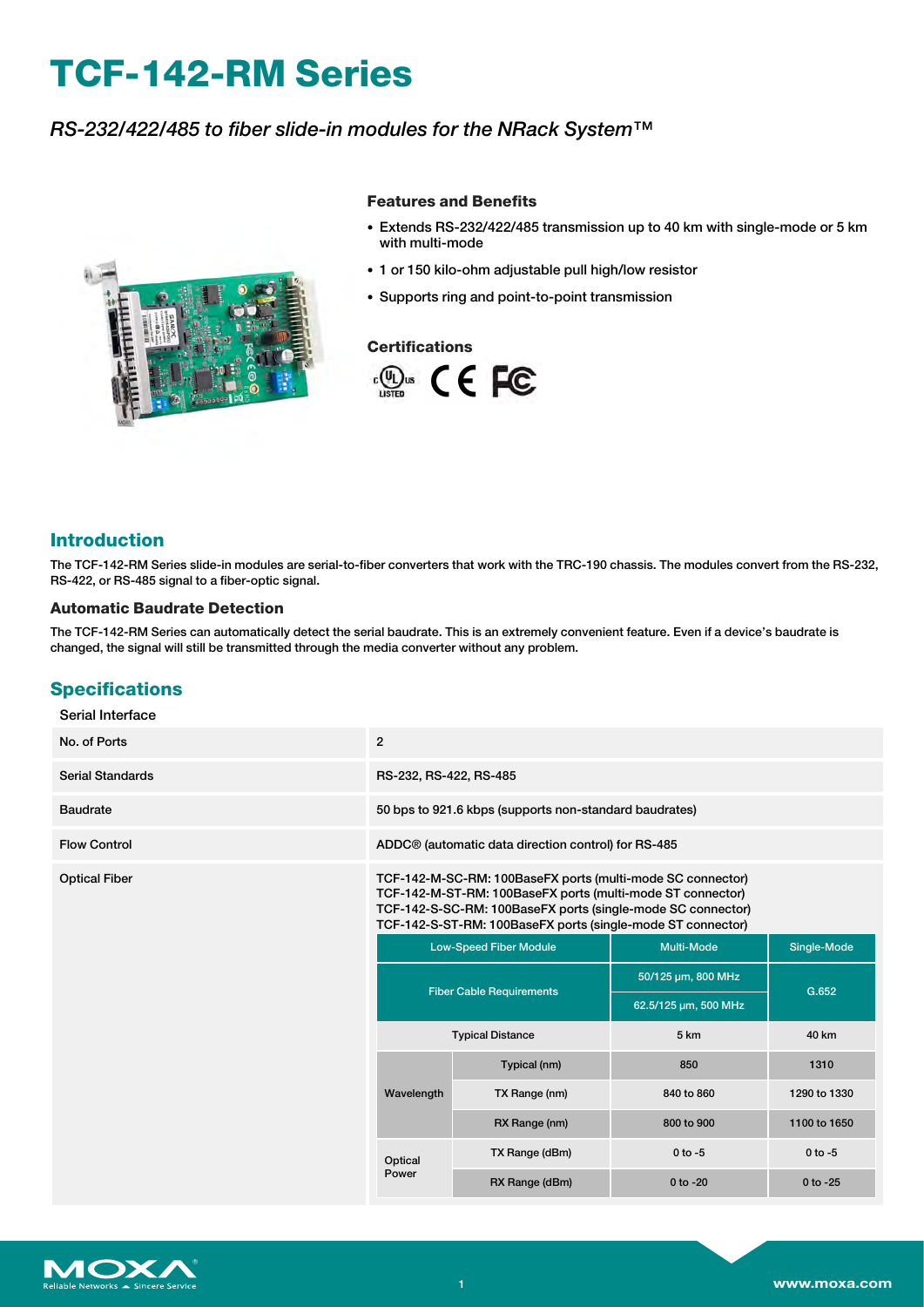|                                        | <b>Low-Speed Fiber Module</b>                                                                                                                                                                                                                                                    | <b>Multi-Mode</b>    | Single-Mode  |
|----------------------------------------|----------------------------------------------------------------------------------------------------------------------------------------------------------------------------------------------------------------------------------------------------------------------------------|----------------------|--------------|
|                                        |                                                                                                                                                                                                                                                                                  | 50/125 µm, 800 MHz   |              |
|                                        | <b>Fiber Cable Requirements</b>                                                                                                                                                                                                                                                  | 62.5/125 µm, 500 MHz | G.652        |
|                                        | Link Budget (dB)                                                                                                                                                                                                                                                                 | 15                   | 20           |
|                                        | Dispersion Penalty (dB)                                                                                                                                                                                                                                                          | $\mathbf{1}$         | $\mathbf{1}$ |
|                                        | Note: When using a power meter to measure the fiber TX power, set the baudrate to<br>9,600 bps and send data (00, , 0h) to the serial converter's serial port.                                                                                                                   |                      |              |
| Pull High/Low Resistor for RS-485      | 1 kilo-ohm, 150 kilo-ohms                                                                                                                                                                                                                                                        |                      |              |
| <b>RS-485 Data Direction Control</b>   | ADDC® (automatic data direction control)                                                                                                                                                                                                                                         |                      |              |
| Terminator for RS-485                  | N/A, 120 ohms, 120 kilo-ohms                                                                                                                                                                                                                                                     |                      |              |
| <b>Serial Signals</b>                  |                                                                                                                                                                                                                                                                                  |                      |              |
| <b>RS-232</b>                          | TxD, RxD, GND                                                                                                                                                                                                                                                                    |                      |              |
| <b>RS-422</b>                          | Tx+, Tx-, Rx+, Rx-, GND                                                                                                                                                                                                                                                          |                      |              |
| <b>RS-485-4w</b>                       | Tx+, Tx-, Rx+, Rx-, GND                                                                                                                                                                                                                                                          |                      |              |
| <b>RS-485-2w</b>                       | Data+, Data-, GND                                                                                                                                                                                                                                                                |                      |              |
| <b>Power Parameters</b>                |                                                                                                                                                                                                                                                                                  |                      |              |
| <b>Input Current</b>                   | 150 mA @ 12 VDC                                                                                                                                                                                                                                                                  |                      |              |
| <b>Overload Current Protection</b>     | Supported                                                                                                                                                                                                                                                                        |                      |              |
| <b>Power Consumption</b>               | 150 mA @ 12 VDC                                                                                                                                                                                                                                                                  |                      |              |
| <b>Physical Characteristics</b>        |                                                                                                                                                                                                                                                                                  |                      |              |
| Housing                                | Metal                                                                                                                                                                                                                                                                            |                      |              |
| <b>IP Rating</b>                       | IP30                                                                                                                                                                                                                                                                             |                      |              |
| <b>Dimensions</b>                      | 86.8 x 136.5 x 21 mm (3.42 x 5.37 x 0.83 in)                                                                                                                                                                                                                                     |                      |              |
| Weight                                 | 105 g (0.23 lb)                                                                                                                                                                                                                                                                  |                      |              |
| <b>Environmental Limits</b>            |                                                                                                                                                                                                                                                                                  |                      |              |
| <b>Operating Temperature</b>           | 0 to 60 $\degree$ C (32 to 140 $\degree$ F)                                                                                                                                                                                                                                      |                      |              |
| Storage Temperature (package included) | -20 to 75°C (-4 to 167°F)                                                                                                                                                                                                                                                        |                      |              |
| <b>Ambient Relative Humidity</b>       | 5 to 95% (non-condensing)                                                                                                                                                                                                                                                        |                      |              |
| <b>Standards and Certifications</b>    |                                                                                                                                                                                                                                                                                  |                      |              |
| <b>EMC</b>                             | EN 55032/24                                                                                                                                                                                                                                                                      |                      |              |
| EMI                                    | CISPR 32, FCC Part 15B Class A                                                                                                                                                                                                                                                   |                      |              |
| <b>EMS</b>                             | IEC 61000-4-2 ESD: Contact: 4 kV; Air: 8 kV<br>IEC 61000-4-3 RS: 80 MHz to 1 GHz: 3 V/m<br>IEC 61000-4-4 EFT: Power: 1 kV; Signal: 0.5 kV<br>IEC 61000-4-5 Surge: Power: 1 kV; Signal: 0.5 kV<br>IEC 61000-4-6 CS: 150 kHz to 80 MHz: 3 V/m; Signal: 3 V/m<br>IEC 61000-4-8 PFMF |                      |              |
| <b>Environmental Testing</b>           | IEC 60068-2-1<br>IEC 60068-2-2                                                                                                                                                                                                                                                   |                      |              |